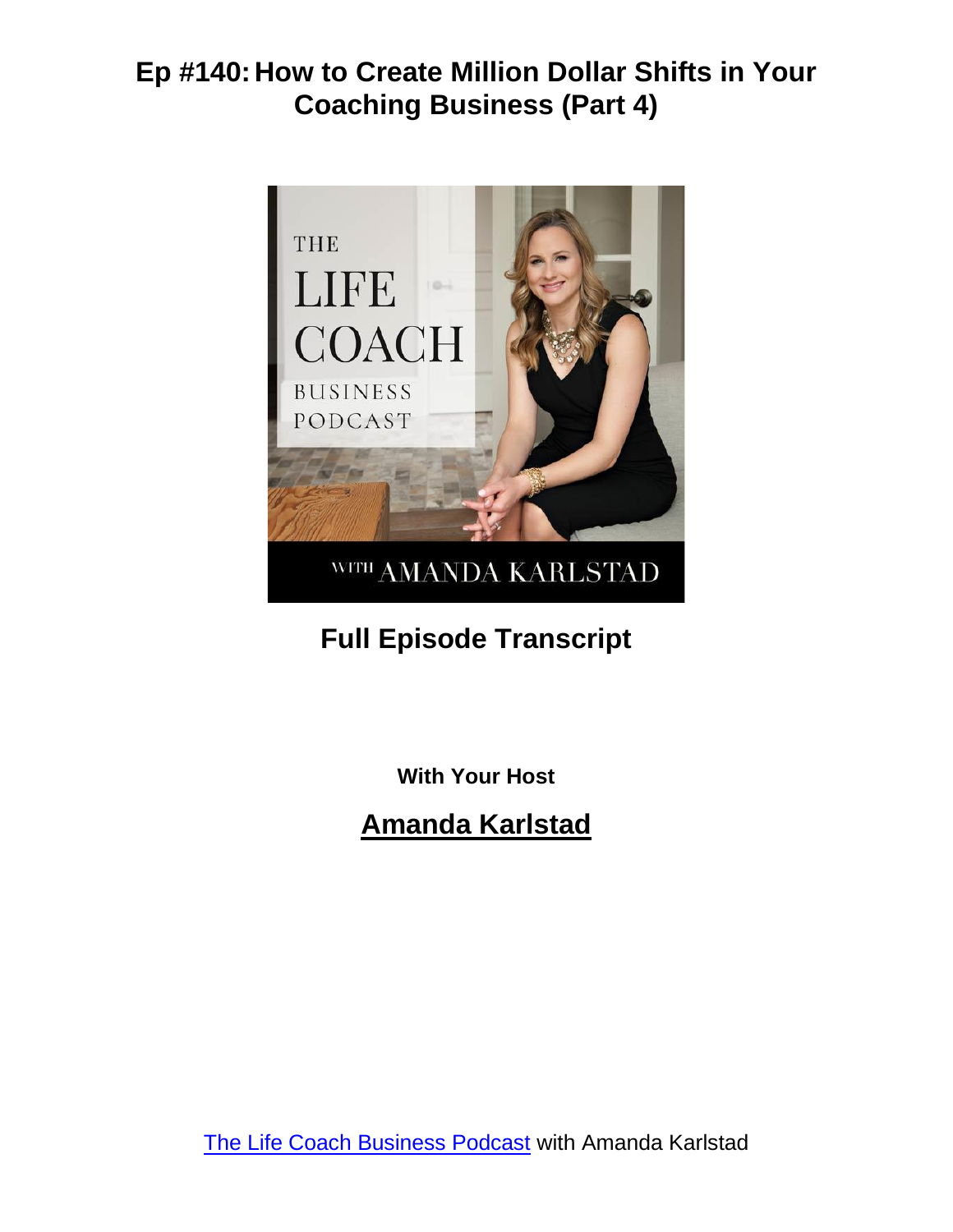You are listening to *The Life Coach Business Podcast* with Amanda Karlstad episode number 140.

Welcome to *The Life Coach Business Podcast*, a show for coaches who are ready to up-level their business and take their impact, leadership, and results to a whole new level. If you're ready to start taking powerful action and become the leader your business needs in order to grow and thrive, this show is for you. I'm your host, Amanda Karlstad, certified life and business coach, and entrepreneurial leadership expert. Now, let's get down to business.

Hello and welcome everyone. I hope you are doing amazing. I am doing so great. We are officially on summer break here. It has been really nice. The kids are already having a fantastic summer. They are having so much fun. They are swimming and going to parks and doing playdates and even doing some volunteering activities. Coming up here in the next few weeks we have some travel planned. It's just going to be a great summer. It's really off to a great start. So I'm super excited to talk to you all today.

So today's the fourth episode in the series that I've been bringing to you in these past few weeks. Today is the fourth episode in the series How to Create Million Dollar Shifts in Your Coaching Business. I have to be honest, I was going to make this only a three part series, but I got to thinking about today's episode and some of the things that I have been thinking about over the past week. So I decided that I actually wanted to bring you today's episode and make it a four part series rather than three.

Because I know so many of you have really been enjoying this series, and by the way, I would encourage you if you are finding value in this series to please share it. Share it with another coach or with a group of coaches you know who also are looking to play a bigger game, who really want to take their business to that seven figure level and beyond.

Because the reason I think that's so important is because the shifts that I am sharing here, what we've been talking about here in this series, will be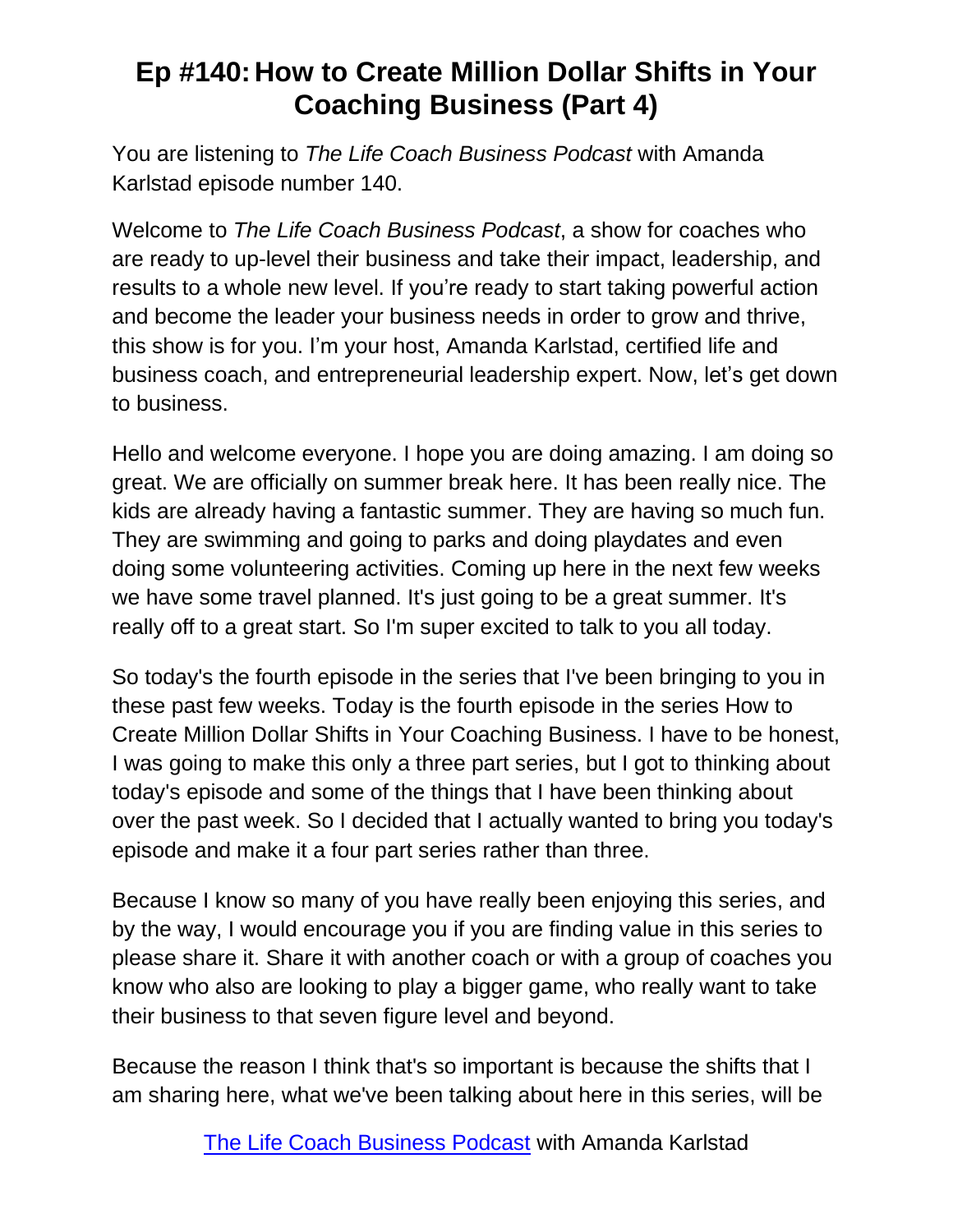very important to that journey. Especially for those of you who are looking to scale your business to that seven figure plus mark. So I really want to encourage you all to share this series, share this episode if you're finding value in it and help your fellow coaches. All right.

So speaking of that, I also want to remind you that the work that we've been talking about here in this series, so these really critical shifts on how to become a multiple six, seven figure business owner is the work that we do inside of my programs. This is the deep inner work. It's also the external work. It's the actual construction and implementing actual strategies in your business that build a true foundation for you.

One of the things that I am most proud about in my programs is that when I see clients go through this process, when I see clients really make the shifts that we're talking about here today. There is no doubt in my mind, and in most cases in their mind when they start really doing this work and making these shifts, that it truly is just a matter of time.

I know I've mentioned it before, but we have clients right now in my High Level Mastermind, which is my mastermind for coaches who are scaling their businesses. So these are coaches who have hit that six figure mark or they're beyond that six figure mark, they're already into those multiple six figures, but they really want to scale beyond where they're at and really get to that seven figure level and honestly well beyond that.

So when they go through this process, when they really embody the shifts that I am bringing to you in this series, it truly does become just a matter of time. So the processes that I teach and the coaching that I focus on in my programs, who, again, it doesn't matter if you're in the process of scaling or if you're working to build your business to your first six figures. Whenever you're ready to take things to that next level is when you want to really start to embody and implement the shifts we're talking about here.

So I do want to encourage you if that's you, if you are serious about taking your business to the next level, if you are serious about growing a highly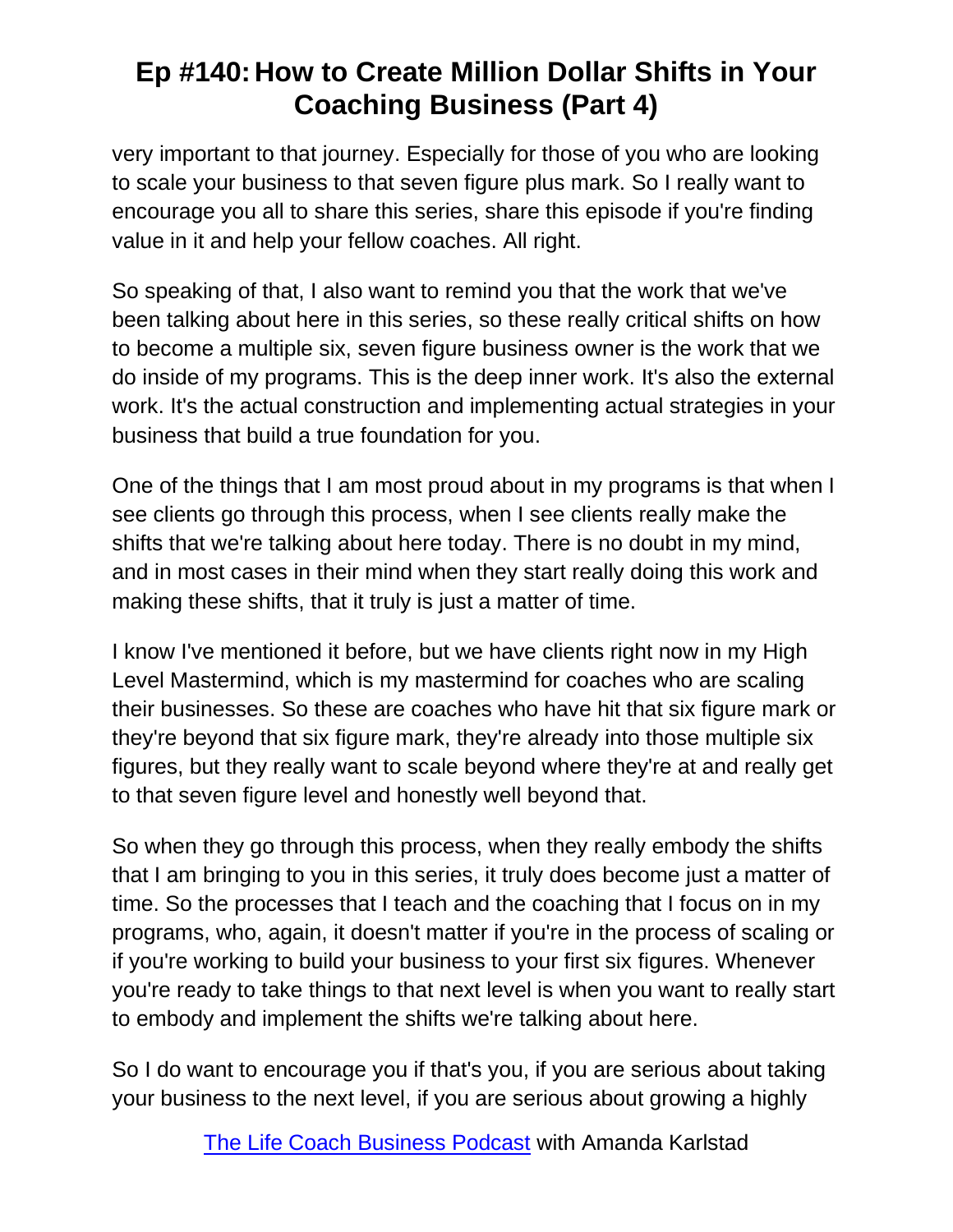successful business and growing it to that seven figure mark and beyond, I want to encourage you to apply to my program, to my High Level Mastermind program, if you're at that six figure mark or close to it.

If you're below that, if you're still looking to grow to your first six figures, I also have the Mastermind, which is my business accelerator program designed to help you really get to that first six figures in the most accelerated way. So go ahead and go to my website. It's amandakarlstadcoaching.com. You can also check out the show notes of this episode. We're going to link up the applications to those two programs there. I can't wait to help you take your business to the next level.

All right. So today, as I mentioned, I want to talk to you about something that I have been thinking about recently, and that has actually come up recently for me. It's been coming up, I've noticed, for a lot of my clients. It's also something that I see coming up a lot for coaches in general, really, at all different levels in their business.

The truth is that I have been planning to do a podcast on this topic for quite a while. For whatever reason, I just had other topics that I was bringing to you, that I have been bringing to you. So today's episode really felt like it was the perfect time to bring you this episode because it really has been a huge shift for myself that I have done a lot of my own work on that I believe has really allowed me to build my business to where it is today. It's also a shift that so many of my clients have also gone through.

I will say that even if this is work that you've done, even if you are in the process of doing some of this work, what I have found is that at different points in your journey when you're building your business, what will happen is that inevitably you will find yourself in places where you will need to go through this work again. Where you will, even though your business will be at a different level revenue wise, in order for you to go to that next level, it's going to require what we're talking about here today.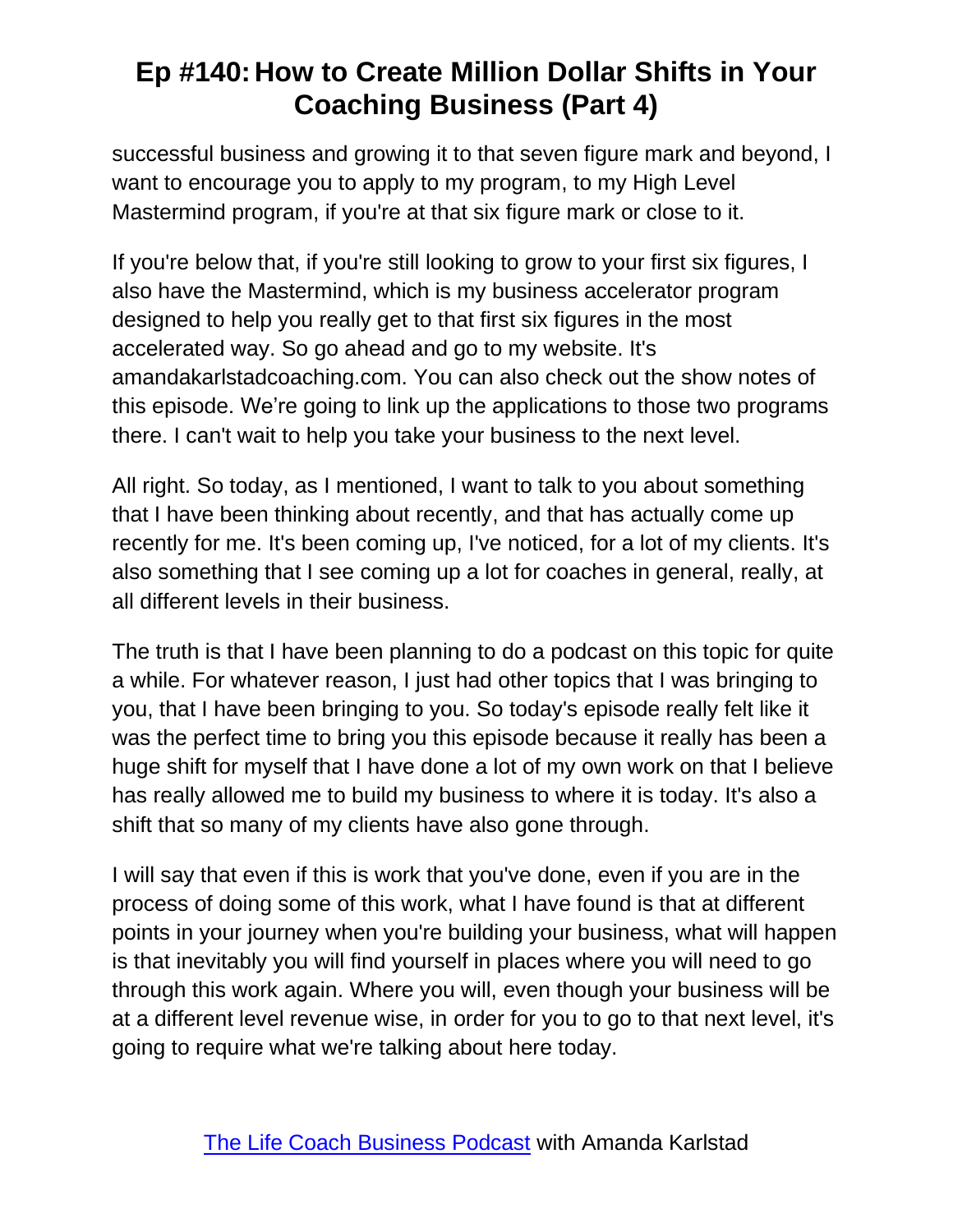So this work that I'm going to teach you today it's work that I have found that it is ongoing. It's something that I would encourage you all to really come back to time and time again. So I also want to encourage you to really take the time and do this work and do the exercises that I'm going to be giving you in this episode. So come back to this episode, come back to this work when you feel you need to, when you maybe are feeling a bit lost, whenever you feel like you need to connect further with your purpose and really lock into your vision on a deeper level.

So to start out the first episode in this series, we talked about the importance of building clarity in all of the different areas of your business. I'd highly recommend you listen to that episode if you haven't. But what I want to talk to you all today about is your desire, and specifically your desire to grow and scale your coaching business to that seven figure mark or more in revenue per year.

When we're talking about desire one of the most important shifts that I have found to be true is that you have to understand that desire is something that you're responsible for. It's something that you have to be continually cultivating towards in order to build your business to a high level.

Now, what tends to happen for most coaches, and especially when they are new, especially when they're in that first year of building their business. So that might look like they just went through a certification program, or maybe they are entering into a certification program, or they're in some type of certification program. But regardless, they're in more of that beginning phase of the business. They're really trying to get their business off the ground. So they're trying to sell their programs for the first time and trying to gain their first few clients.

What happens is that when it comes to desire, at this point in the business journey—So typically desire, when you are in those newer phases of business, it's very much oriented towards finding those first few clients. It's oriented towards getting the business off the ground and building the business to that first \$100,000. I've experienced this myself, and I know so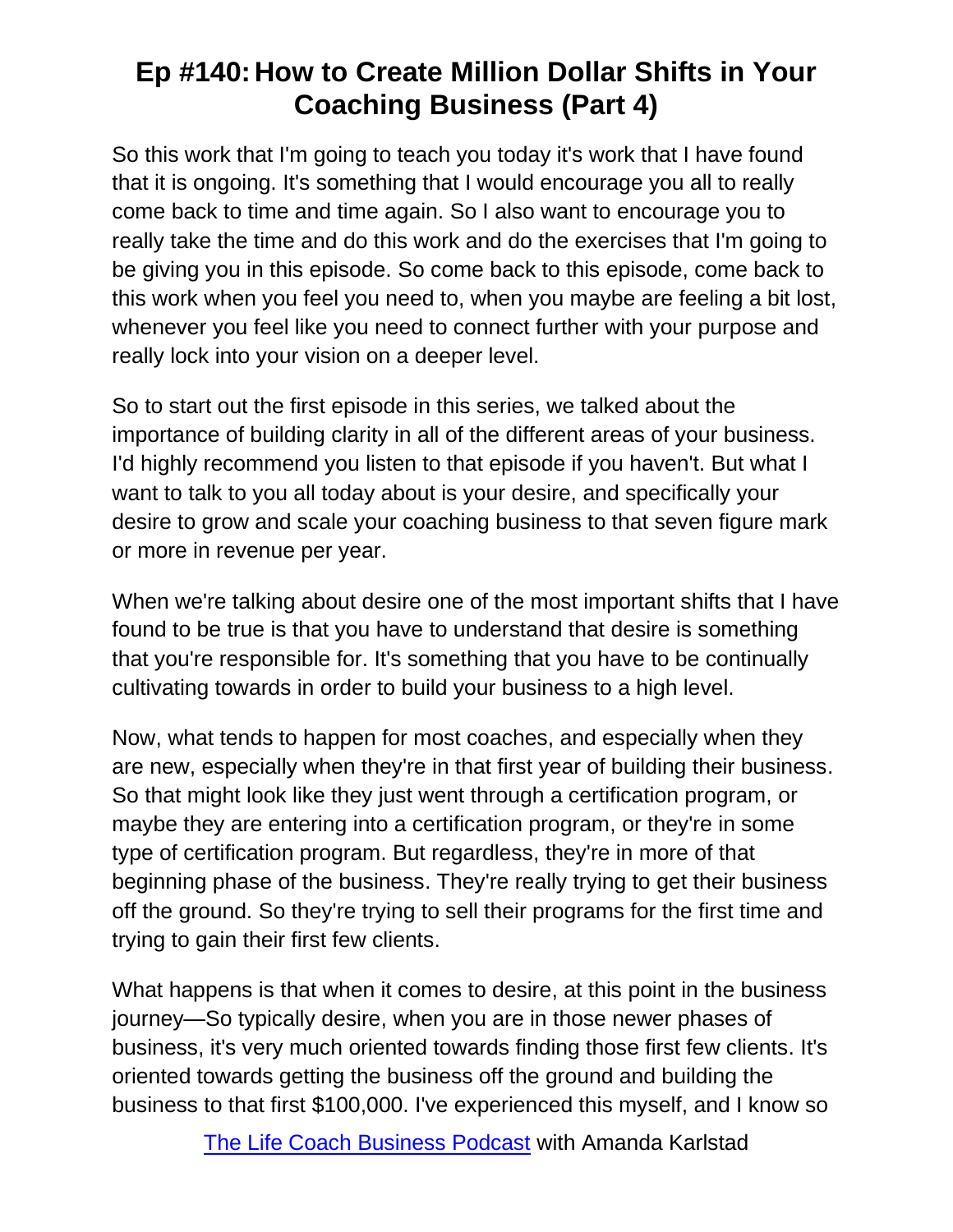many of you have experienced this as well that this can be a really exciting time.

It can be really exciting because for most coaches that have gone through some type of certification program, especially it's likely that they're really excited to go out and share that they're a coach. They're probably having lots of conversations with people around them or colleagues or their network. They're having exciting conversations about what they're doing. I will say, for most coaches, this is a great place to start. It can be a really exciting place in your business.

But what I found is that after you have reached some initial success in your business. So after you've hit that six figure mark in your business and when you reach a point where you're ready to grow beyond those first six figures and when you're ready to start scaling your business, what I found is that it becomes even more important to continually be generating desire and orienting yourself towards your goals.

It's something, again, that I think can be easier when you are newer to the process, when you are in those earlier stages of business. It's because everything is new, and everything is exciting. For most coaches who are stepping into this industry, the thought of making six figures, the possibility of making six figures or more in the business, is a very exciting thing. I know so many of you can relate to what I'm saying here.

But what I want to bring your awareness to is that when you reach that next level, and you've hit that six figures, and you are ready to go to the next level, your ability to cultivate and to generate your desire on a daily basis towards your goals is very, very important. I have found that it's one of the keys to your long term success as a coach.

But here's one thing that I've noticed. For most coaches when they reach this place in their business, and trust me, I have been in this place too. When you reach that first big milestone and you have experienced a level of success in your business, you very quickly find yourself in a place where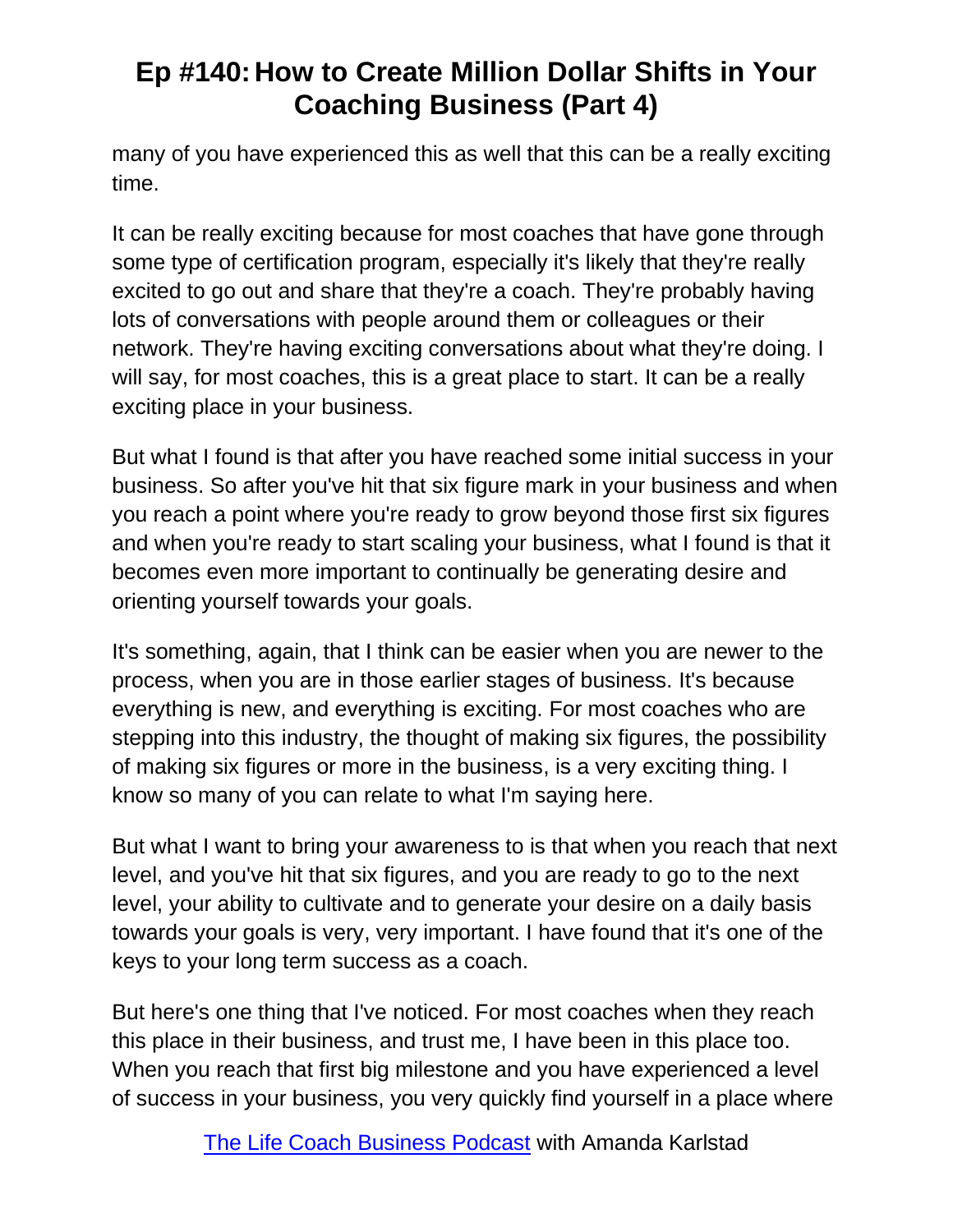in order to double your business, in order to take your business to that next level. So whether that's \$250,000 or \$500k or a million and beyond, you will find yourself in a place where you have to evolve your business in order to get to that point.

In order to evolve the business, you must also evolve yourself. This can be a very challenging process. It's a process that all of my high level clients are going through and do go through. What happens is when you're in this place, and I've had the opportunity to observe this with not only myself but with so many of my clients is that you start stepping into a place where you have to learn a whole new set of skills. Where you step into a place where your business requires a new level of you, where in order to scale your business and grow to that next level, you start to realize that a whole new level of skill in so many areas of your business.

I talked about this in episode number two of this series, the different elements and the different pillars that must be in place in order to build your foundation of your million dollar plus business. So, again, if you haven't listened to that episode, I would highly recommend you go back and listen to that episode as well.

When you're in that place, when you are putting new systems in place in your business or maybe building that new client funnel or learning things like paid advertising, what happens is in that process because it's so new and because you are learning so many new things in a very short amount of time. There's a huge learning curve involved.

I will say I have observed over the last few years I truly believe that this learning curve that everybody must go through is actually becoming greater and greater every year. The reason for that is because the truth is that the market is becoming more and more sophisticated. Over the past few years, we've also seen some really significant changes in advertising and all of the different platforms and all of the different ways to grow the business.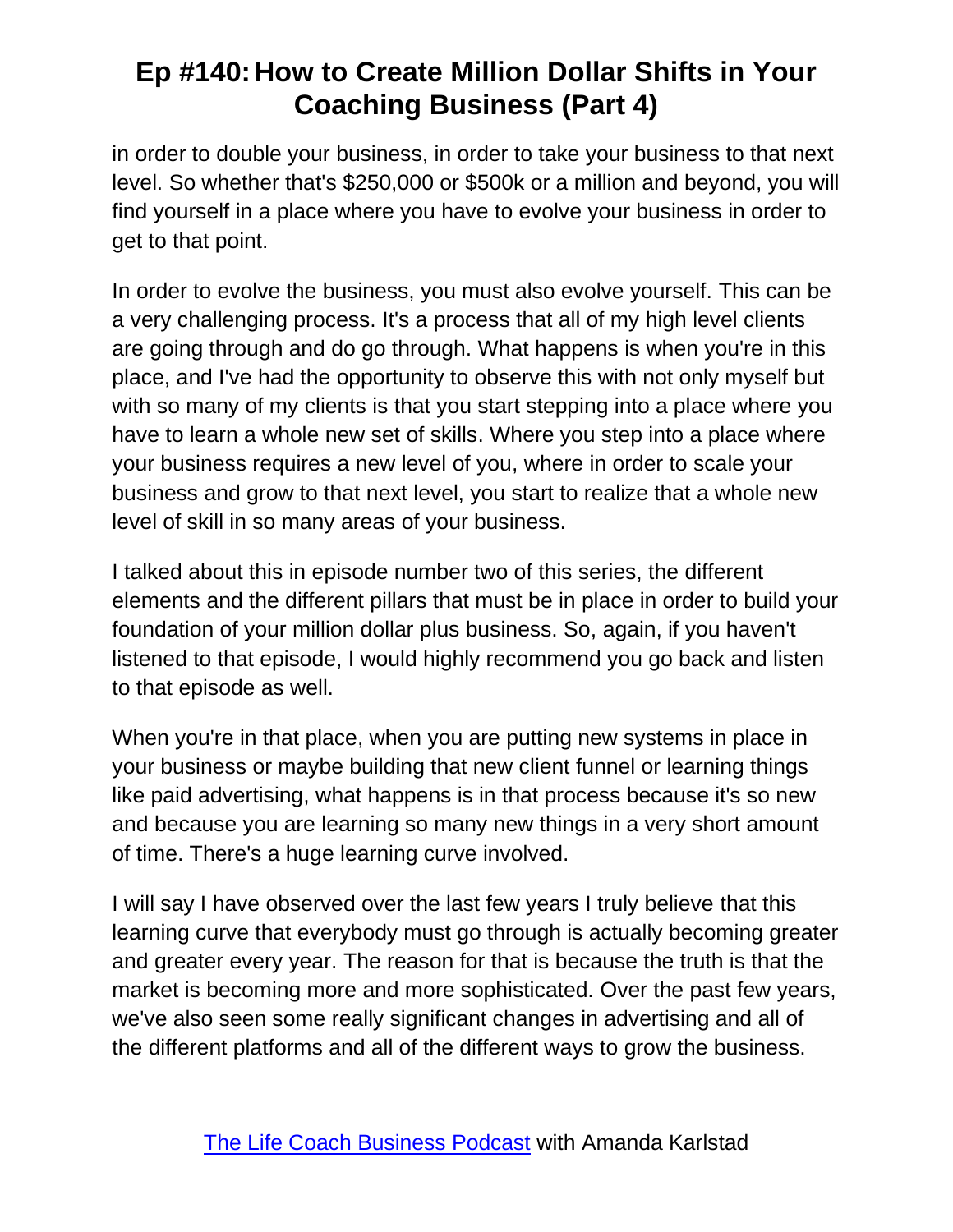So with that, there is way more nuance to things than ever before. So if you're going through this, and especially if this is the first time that you're going through this, what tends to happen is that everything will feel very difficult. Everything will feel very challenging. While this is something that I truly believe we can coach through and it's something that I coach my clients on all the time, at the end of the day, there really is no shortcut to success. There really is no shortcut to becoming and being the best of the best, to being a business owner who builds a million dollar business.

But because we're so conditioned for that instant gratification and because there are a lot of people that unfortunately portray in this industry that building a highly successful business is "easy" and if it's not easy, then something's wrong. Unfortunately, I think there's a lot of people that come into this industry and have a false expectation of what it really takes to build a highly successful business.

I have to tell you I see this happen so, so often. So yes, building your business to a high level is absolutely 100% possible for you. It's 100% possible and available to all of you listening. But the truth is that there will be work that will be involved. There will be skill and skill development that will be involved in that process.

When you're building out things like systems in your business, infrastructure, when you are building a team, the work of managing your mind and managing your emotions. It's also one of the reasons why I see my most successful clients make the biggest leaps so, so quickly is because they are actively managing their mind and managing their emotions. They're getting support through the coaching that we do to help them do that.

It's also why continually cultivating and growing your desire is so, so important. Because even if things feel challenging, even if you're experiencing negative emotion, when you have that desire that is serving as fuel for you, it allows you to go out and to do the work that needs to be done. So one of the most important shifts that I have found you must make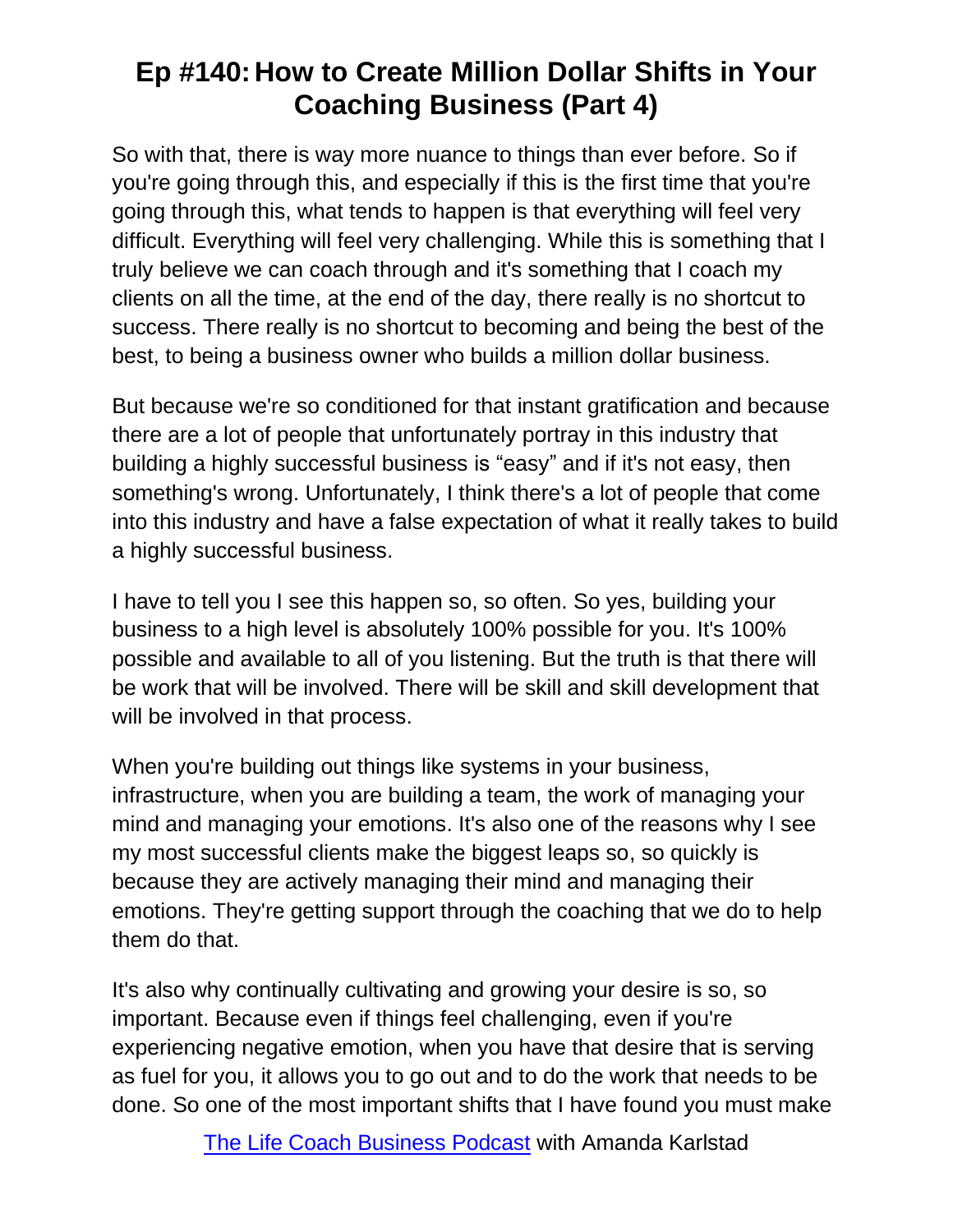in order to build your business to a high level is that you must take responsibility for cultivating and orienting yourself towards your vision, towards your desire every single day.

How you do that, I actually think there are a number of ways that you can do this. One of the ways that I have found to work very well for me, and I've shared this several times on the podcast before, but one of the most powerful ways that I have found to do this is through my own daily practice.

For me, what this looks like is a daily practice of journaling and visualizing and connecting myself and grounding myself in what I am creating. Reminding myself on a daily basis what it is that I am building. Also at the same time being in immense gratitude for what I've already created and for what I'm creating right now in the present moment.

So, for me, journaling, and visualizing, this has been a very, very important process for me. I will tell you sometimes it is a bit more structured where I might be using different prompts. Other times it might be more free flowing.

At the end of the day, it's really been, for me, about visualizing my future business, about visualizing and stepping into my future self. Visualizing seeing my future clients, seeing the impact, seeing their impact, has been extremely powerful work for me. So I want to encourage all of you to find a practice that works for you, to find a practice that you can really commit to and that you can use consistently.

I will also say that when it comes to your practice, what I found is that it doesn't have to be fancy. It doesn't have to be step by step. It doesn't have to be something that is even extremely structured. It can be whatever you need it to be for you. But I want to also encourage you to, at the same time, recognize that part of your responsibility as a CEO, as a business owner, is to generate and to cultivate your desire and orient yourself towards your future every day.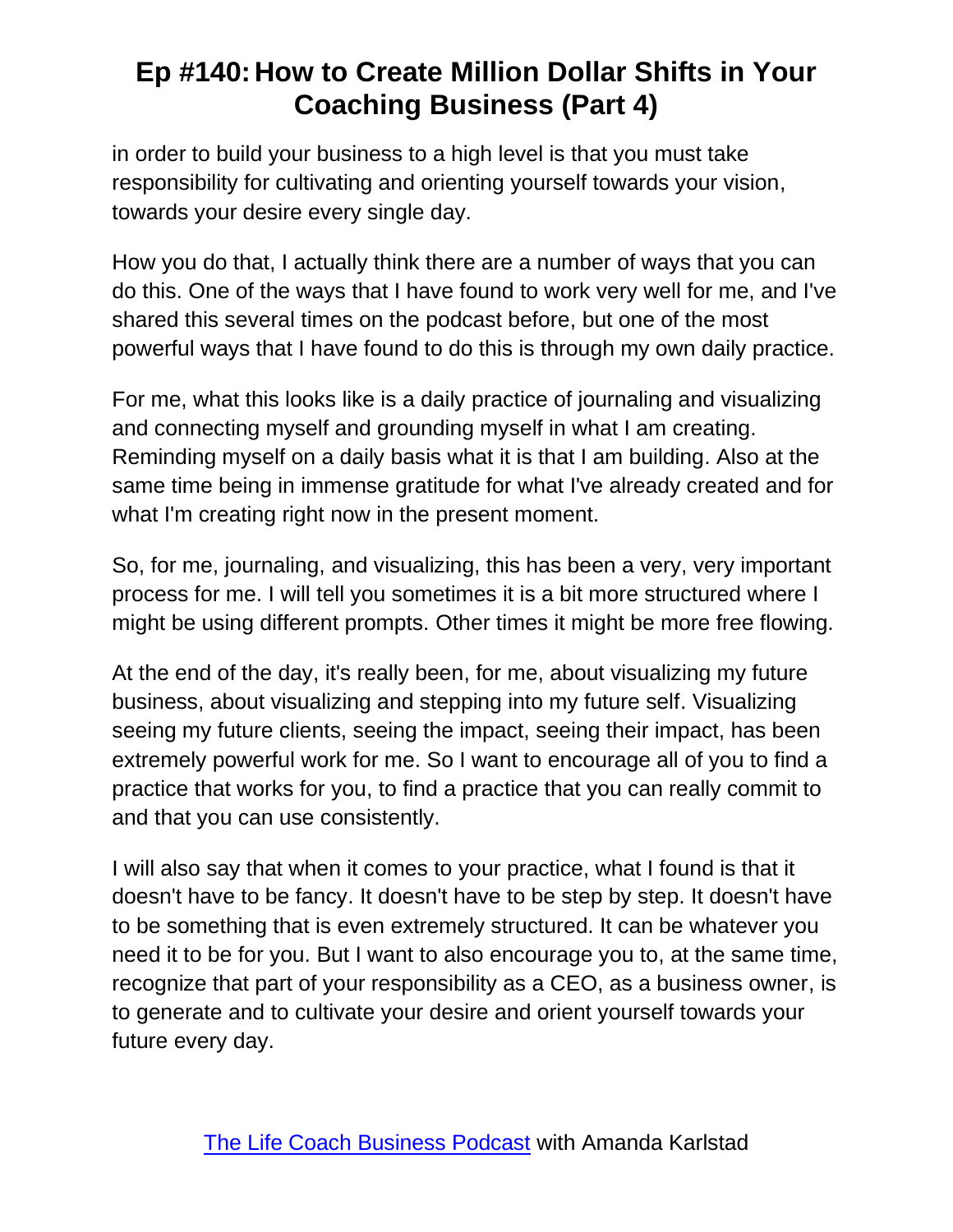So, because of that, I want to give you all some questions that you can start out with and ask yourself and really help you to quick start this process. So my intention is that you can start to establish some form of practice for yourself that can help you really start to create your vision. So here are some questions that I'd highly recommend you start with.

Question number one is what is it that you truly want? When you think about this question, I want you to get very honest with yourself. I want you to answer this question as honestly as you can and really think about what it is that you want. Because this is a very simple question, because for many of you, this might seem like a very simple question to answer.

I also want to encourage you to not be fooled by the fact that it might seem like an easy question. Because what I have found is that this is one of the most important questions that you can answer. It's one of the questions that I think most people don't take the time to answer. So take the time and really identify what it is that you truly want.

After you've done that, question number two is this. I want you to define your dream business. I want you to define your dream clients. I want you to define your dream schedule, your dream life. Again, I want to encourage you to take your time with this question and be detailed in how you answer it.

The reason I encourage you to be extremely detailed is because once you have created your vision, once you are clear on what it is that you most want to build, your brain and the amazing resource that it is will start to go out and work for you. It will start to go out and work to achieve whatever it is that you've envisioned, which is so, so powerful.

After you've done that question number three is what is it? So after you've now identified and defined what that vision is and what it is that you most want, then it's time to break that down into some tangible goals and priorities. One of the things that is very important to understand is that when it comes to goals, when it comes to priorities, you want to be sure